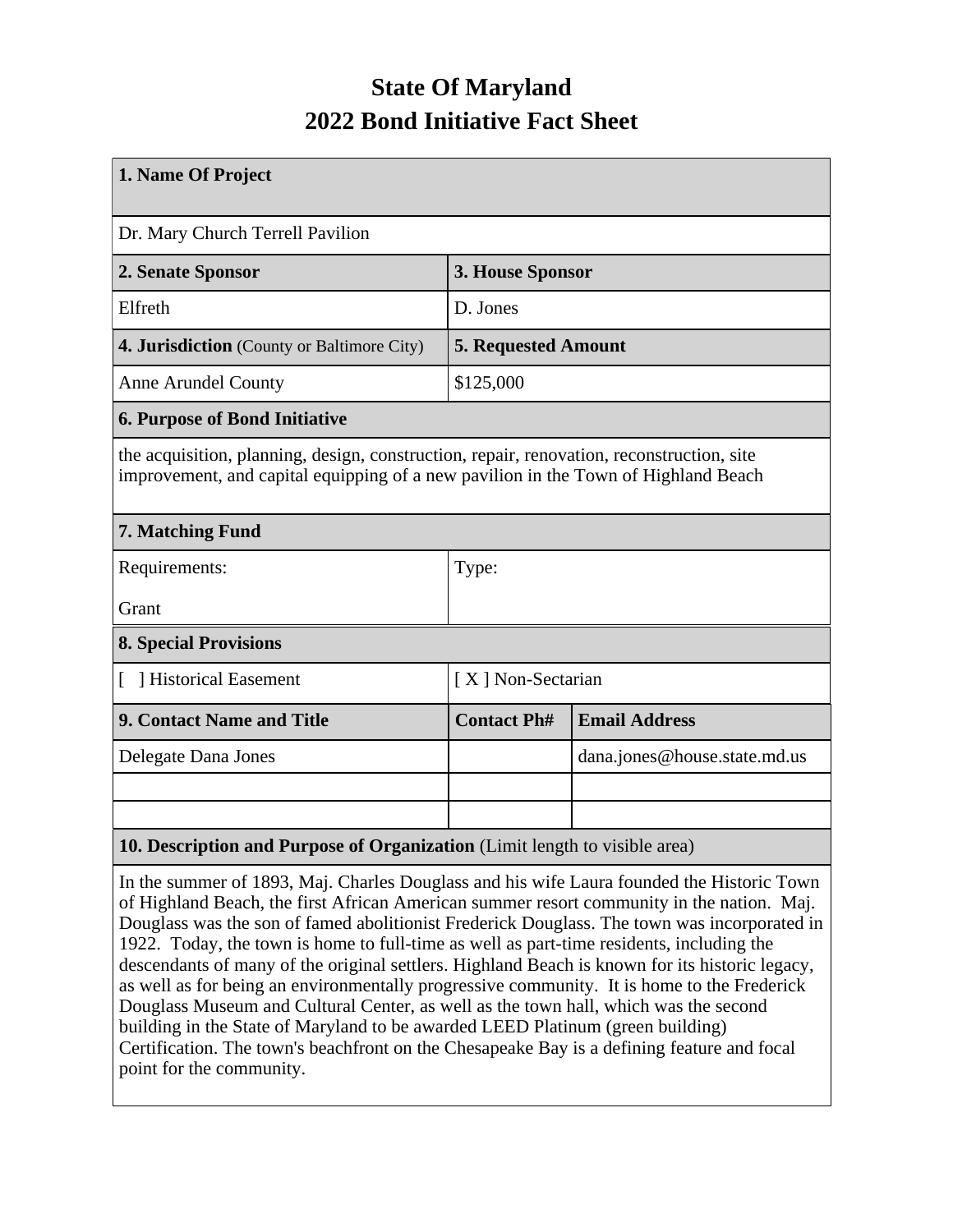## **11. Description and Purpose of Project** (Limit length to visible area)

The Dr. Mary Church Terrell Pavilion will be an open-air facility that is congruent with our current times, to provide an open air/outdoor recreational facility for our residents and guests. Now more than ever, it is important that we have outdoor spaces in recognition of our new normal, i.e., living with an ongoing pandemic. The new pavilion would be a 30-foot wide octagonal structure. The cost of the pavilion kit materials and construction is estimated to be \$125,000. The structure would be eight-sided, with 10-foot walls of operable glass/screens, with specifications incorporated into the design for the structure to sustain the near-Bay location and heavy winds common in the area. We expect the project to be shovel-ready if approved for funding. The Dr. Mary Church Terrell Pavilion would be in homage to her legacy, that would recognize the tremendous importance and impact of the civil rights icon.

*Round all amounts to the nearest \$1,000. The totals in Items 12 (Estimated Capital Costs) and 13 (Proposed Funding Sources) must match. The proposed funding sources must not include the value of real property unless an equivalent value is shown under Estimated Capital Costs.*

| <b>12. Estimated Capital Costs</b>                                     |           |  |  |  |  |  |
|------------------------------------------------------------------------|-----------|--|--|--|--|--|
| <b>Acquisition</b>                                                     |           |  |  |  |  |  |
| <b>Design</b>                                                          | \$1,849   |  |  |  |  |  |
| Construction                                                           | \$125,000 |  |  |  |  |  |
| Equipment                                                              |           |  |  |  |  |  |
| <b>Total</b>                                                           | \$126,849 |  |  |  |  |  |
| 13. Proposed Funding Sources - (List all funding sources and amounts.) |           |  |  |  |  |  |
| <b>Town Funds</b>                                                      | \$1,849   |  |  |  |  |  |
| Grant                                                                  | \$125,000 |  |  |  |  |  |
|                                                                        |           |  |  |  |  |  |
|                                                                        |           |  |  |  |  |  |
|                                                                        |           |  |  |  |  |  |
|                                                                        |           |  |  |  |  |  |
|                                                                        |           |  |  |  |  |  |
|                                                                        |           |  |  |  |  |  |
|                                                                        |           |  |  |  |  |  |
|                                                                        |           |  |  |  |  |  |
|                                                                        |           |  |  |  |  |  |
| <b>Total</b>                                                           | \$126,849 |  |  |  |  |  |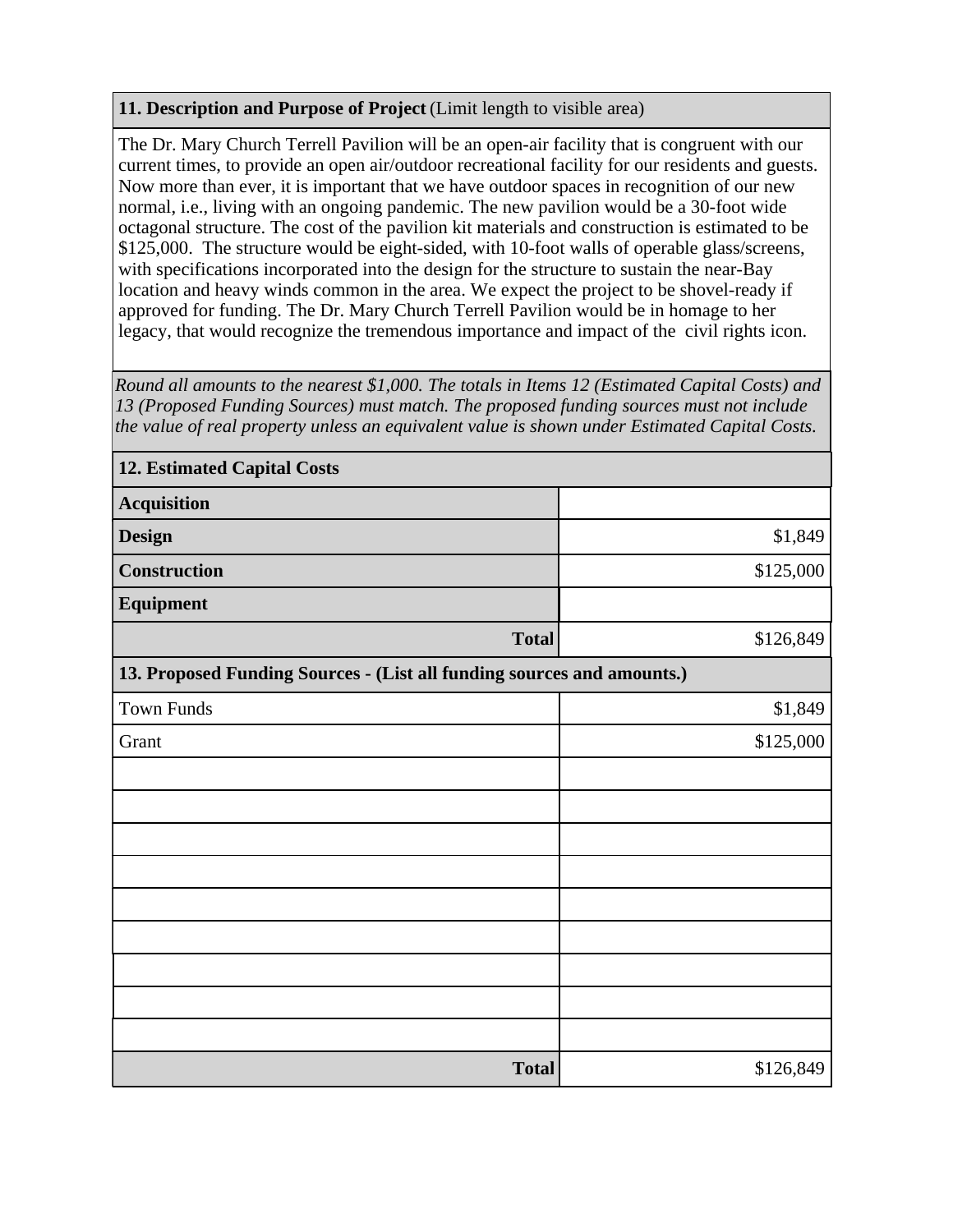| 14. Project Schedule (Enter a date or one of the following in each box. N/A, TBD or Complete) |  |                        |                                   |                                                                                         |                                              |                   |                |                                                                                              |  |
|-----------------------------------------------------------------------------------------------|--|------------------------|-----------------------------------|-----------------------------------------------------------------------------------------|----------------------------------------------|-------------------|----------------|----------------------------------------------------------------------------------------------|--|
| <b>Begin Design</b>                                                                           |  | <b>Complete Design</b> |                                   |                                                                                         | <b>Begin Construction</b>                    |                   |                | <b>Complete Construction</b>                                                                 |  |
|                                                                                               |  | 1/20/2022              | 7/1/2022                          |                                                                                         |                                              |                   | 7/15/2022      |                                                                                              |  |
| <b>15. Total Private Funds</b><br>and Pledges Raised                                          |  |                        |                                   | <b>16. Current Number of People</b><br><b>Served Annually at Project</b><br><b>Site</b> |                                              |                   |                | 17. Number of People to be<br><b>Served Annually After the</b><br><b>Project is Complete</b> |  |
|                                                                                               |  |                        |                                   | 550                                                                                     |                                              |                   | 550            |                                                                                              |  |
| 18. Other State Capital Grants to Recipients in the Past 15 Years                             |  |                        |                                   |                                                                                         |                                              |                   |                |                                                                                              |  |
| <b>Legislative Session</b>                                                                    |  |                        |                                   | <b>Amount</b>                                                                           |                                              |                   | <b>Purpose</b> |                                                                                              |  |
|                                                                                               |  |                        |                                   |                                                                                         |                                              |                   |                |                                                                                              |  |
|                                                                                               |  |                        |                                   |                                                                                         |                                              |                   |                |                                                                                              |  |
|                                                                                               |  |                        |                                   |                                                                                         |                                              |                   |                |                                                                                              |  |
| 19. Legal Name and Address of Grantee<br><b>Project Address (If Different)</b>                |  |                        |                                   |                                                                                         |                                              |                   |                |                                                                                              |  |
| Town of Highland Beach<br>3243 Walnut Drive<br>Highland Beach, MD 21403                       |  |                        |                                   |                                                                                         | 3206 Wayman Ave<br>Highland Beach, MD 21403  |                   |                |                                                                                              |  |
| 20. Legislative District in<br>30A - Anne Arundel County<br><b>Which Project is Located</b>   |  |                        |                                   |                                                                                         |                                              |                   |                |                                                                                              |  |
| 21. Legal Status of Grantee (Please Check One)                                                |  |                        |                                   |                                                                                         |                                              |                   |                |                                                                                              |  |
| <b>Local Govt.</b>                                                                            |  |                        | <b>For Profit</b>                 |                                                                                         | <b>Non Profit</b>                            |                   | Federal        |                                                                                              |  |
| [X]                                                                                           |  |                        | $\begin{bmatrix} 1 \end{bmatrix}$ |                                                                                         | $\lceil \; \rceil$                           | $\lceil$ $\rceil$ |                |                                                                                              |  |
| 22. Grantee Legal Representative                                                              |  |                        |                                   |                                                                                         | 23. If Match Includes Real Property:         |                   |                |                                                                                              |  |
| Name:                                                                                         |  |                        | Dr. William H. Sanders III        |                                                                                         | <b>Has An Appraisal</b><br><b>Been Done?</b> |                   | Yes/No         |                                                                                              |  |
| <b>Phone:</b>                                                                                 |  | 4109408529             |                                   |                                                                                         |                                              |                   | N <sub>0</sub> |                                                                                              |  |
| <b>Address:</b>                                                                               |  |                        |                                   |                                                                                         | If Yes, List Appraisal Dates and Value       |                   |                |                                                                                              |  |
|                                                                                               |  |                        |                                   |                                                                                         |                                              |                   |                |                                                                                              |  |
|                                                                                               |  |                        |                                   |                                                                                         |                                              |                   |                |                                                                                              |  |
|                                                                                               |  |                        |                                   |                                                                                         |                                              |                   |                |                                                                                              |  |
|                                                                                               |  |                        |                                   |                                                                                         |                                              |                   |                |                                                                                              |  |
|                                                                                               |  |                        |                                   |                                                                                         |                                              |                   |                |                                                                                              |  |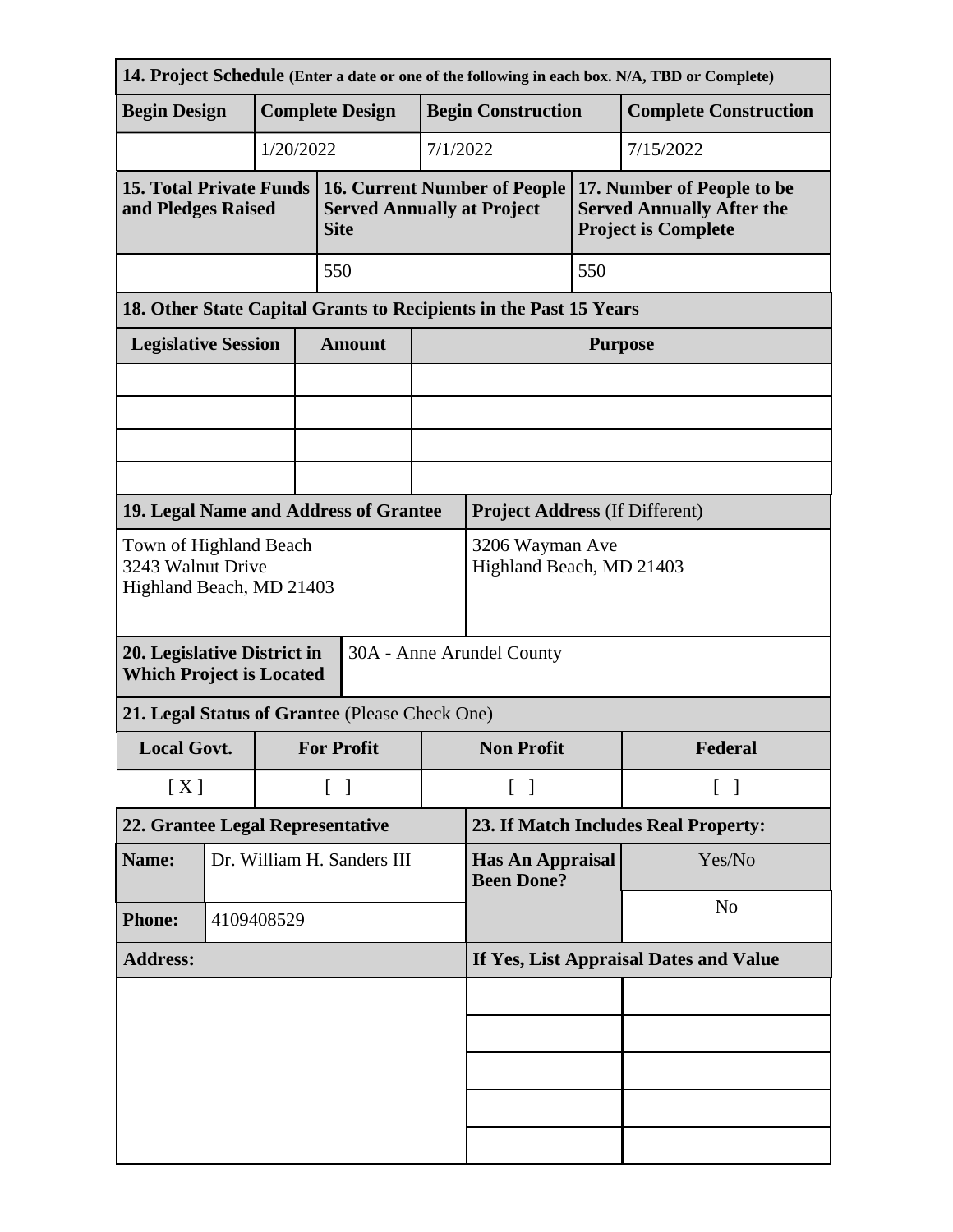| 24. Impact of Project on Staffing and Operating Cost at Project Site                         |                                                                                      |                          |                                           |                                           |                                             |  |  |  |
|----------------------------------------------------------------------------------------------|--------------------------------------------------------------------------------------|--------------------------|-------------------------------------------|-------------------------------------------|---------------------------------------------|--|--|--|
| Current # of<br><b>Employees</b>                                                             | Projected # of<br><b>Employees</b>                                                   |                          | <b>Current Operating</b><br><b>Budget</b> |                                           | <b>Projected Operating</b><br><b>Budget</b> |  |  |  |
|                                                                                              |                                                                                      |                          |                                           |                                           |                                             |  |  |  |
| 25. Ownership of Property (Info Requested by Treasurer's Office for bond purposes)           |                                                                                      |                          |                                           |                                           |                                             |  |  |  |
| A. Will the grantee own or lease (pick one) the property to be improved?<br>Own              |                                                                                      |                          |                                           |                                           |                                             |  |  |  |
| B. If owned, does the grantee plan to sell within 15 years?<br>N <sub>o</sub>                |                                                                                      |                          |                                           |                                           |                                             |  |  |  |
| C. Does the grantee intend to lease any portion of the property to others?<br>N <sub>0</sub> |                                                                                      |                          |                                           |                                           |                                             |  |  |  |
|                                                                                              | D. If property is owned by grantee any space is to be leased, provide the following: |                          |                                           |                                           |                                             |  |  |  |
|                                                                                              | <b>Lessee</b>                                                                        | <b>Terms</b> of<br>Lease | Cost<br><b>Covered</b><br>by Lease        | <b>Square</b><br>Footage<br><b>Leased</b> |                                             |  |  |  |
|                                                                                              |                                                                                      |                          |                                           |                                           |                                             |  |  |  |
|                                                                                              |                                                                                      |                          |                                           |                                           |                                             |  |  |  |
|                                                                                              |                                                                                      |                          |                                           |                                           |                                             |  |  |  |
|                                                                                              |                                                                                      |                          |                                           |                                           |                                             |  |  |  |
|                                                                                              |                                                                                      |                          |                                           |                                           |                                             |  |  |  |
|                                                                                              |                                                                                      |                          |                                           |                                           |                                             |  |  |  |
|                                                                                              | E. If property is leased by grantee - Provide the following:                         |                          |                                           |                                           |                                             |  |  |  |
| <b>Name of Leaser</b>                                                                        |                                                                                      |                          | Length of<br>Lease                        | <b>Options to Renew</b>                   |                                             |  |  |  |
|                                                                                              |                                                                                      |                          |                                           |                                           |                                             |  |  |  |
|                                                                                              |                                                                                      |                          |                                           |                                           |                                             |  |  |  |
|                                                                                              |                                                                                      |                          |                                           |                                           |                                             |  |  |  |
|                                                                                              |                                                                                      |                          |                                           |                                           |                                             |  |  |  |
|                                                                                              |                                                                                      |                          |                                           |                                           |                                             |  |  |  |
|                                                                                              |                                                                                      |                          |                                           |                                           |                                             |  |  |  |
| <b>26. Building Square Footage:</b>                                                          |                                                                                      |                          |                                           |                                           |                                             |  |  |  |
| <b>Current Space GSF</b>                                                                     |                                                                                      |                          |                                           |                                           |                                             |  |  |  |
| <b>Space to be Renovated GSF</b>                                                             |                                                                                      |                          |                                           |                                           |                                             |  |  |  |
| <b>New GSF</b>                                                                               |                                                                                      | 715                      |                                           |                                           |                                             |  |  |  |